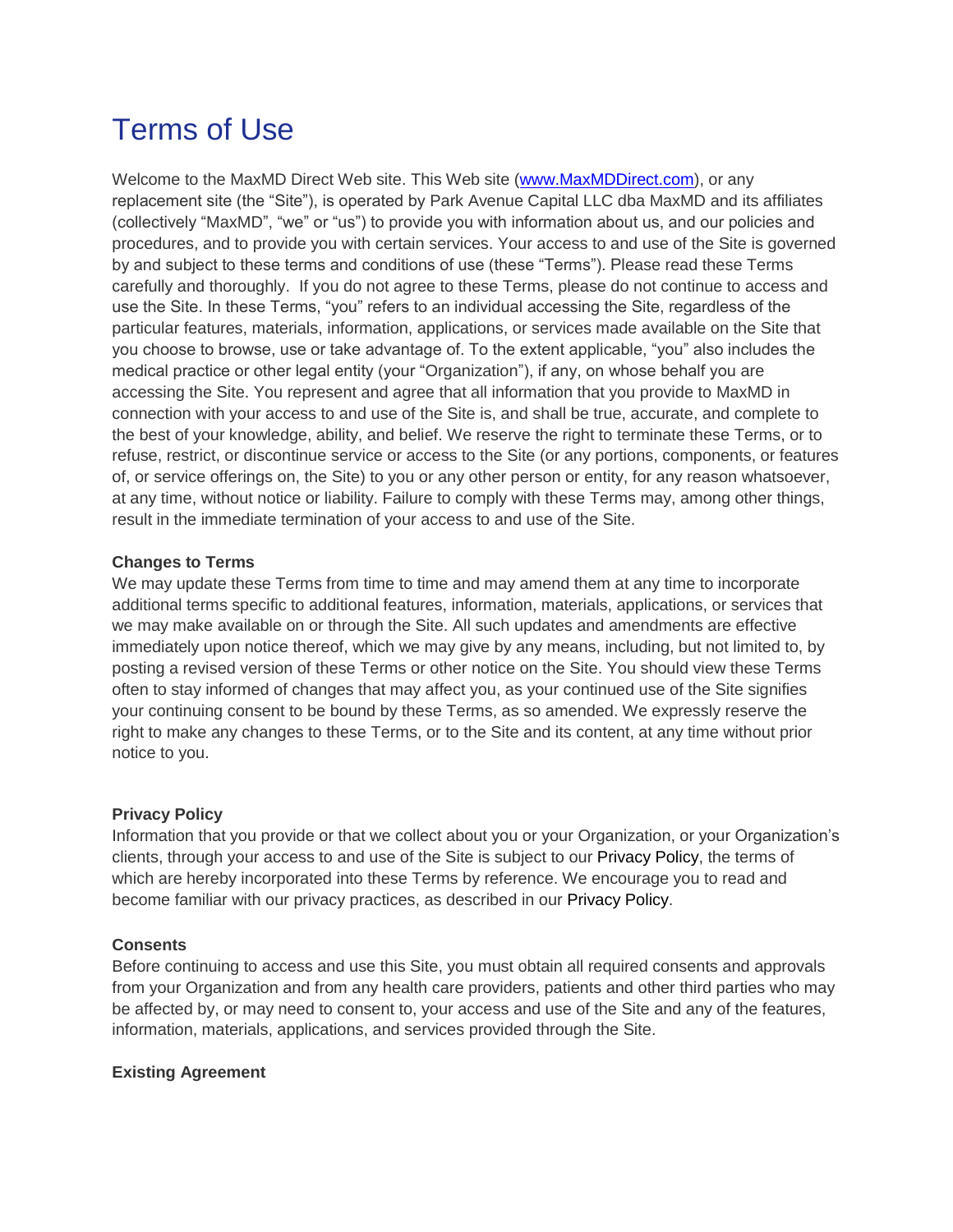If you, your Organization, or any organization or entity with which you are associated, has entered into an agreement or agreements with MaxMD (any such agreement or agreements, collectively, the "Existing Agreement"), none of these Terms shall be deemed to alter or restrict in any way any rights or obligations of the parties contained in the Existing Agreement; moreover, to the extent any of these Terms conflict with any terms of the Existing Agreement, the terms of the Existing Agreement shall be deemed to supersede the conflicting terms contained herein.

## **Security**

MaxMD takes such commercially reasonable measures as it deems appropriate to secure and protect information transmitted to and from the Site. Nevertheless, like any Internet site, we cannot and do not guarantee that any such transmissions are or will be totally secure. You are responsible for maintaining the confidentiality of any information about you, including any user identifier or other unique name or number identifying you (your "User ID") and any password used in connection with your use of the Site, and you are fully responsible for all access and any activity that occurs through use of your User ID or password. You agree to immediately notify MaxMD of: any unauthorized use of your User ID or password, or of any breach of Site security or of these Terms, of which you become aware. MaxMD cannot and will not be liable for any loss or damage arising from any unauthorized access or use of your User ID or password or the User ID or password for anyone in your Organization.

## **Proprietary Content**

MaxMD respects the intellectual property rights of others and expects you to do the same. We have expended substantial time, effort and funds to create the Site and to collect and provide the features, materials, information, applications, and services that are available on or through the Site. You understand and agree that MaxMD owns, or (where required, appropriate, or applicable) has been licensed by third parties to use, all right, title, and interest in and to the Site and the features, information, materials, applications, and services made available on or through the Site, and all information, text, data, databases, graphics, images, sound recordings, audio and visual clips, logos, software, and other materials contained therein, and the compilation, collection, design, selection, and arrangement thereof (collectively, the "Content"). You acknowledge that the Content constitutes valuable proprietary information that is protected by applicable intellectual property and other proprietary rights, laws, and treaties of the United States and other countries, and that you acquire no ownership interest by accessing and using the Site and the Content. Such intellectual property and proprietary rights may include, but are not limited to, various patents, copyrights, trademarks and service marks, registered trademarks and service marks, and trade secrets, and all such rights are and shall remain the property of MaxMD or its licensors and content-providers.

#### **Use of Content**

MaxMD grants you a limited license to access and make personal use of the Site and the Content solely for legitimate purposes consistent with the reasonably inferable intended purposes of the Site and the Content. Any other access to or use of the Site or the Content constitutes a violation of these Terms. No business or professional relationship is created in connection with any provision of the Content, except such as may be created under the Existing Agreement, if any. The Content is provided exclusively with the understanding that MaxMD is not thereby engaged in rendering professional advice or services to you, except such services as may be provided pursuant to the Existing Agreement, if any. Except as expressly provided for in these Terms, any alteration, modification, reproduction, redistribution, retransmission, redisplay or other use of any portion of the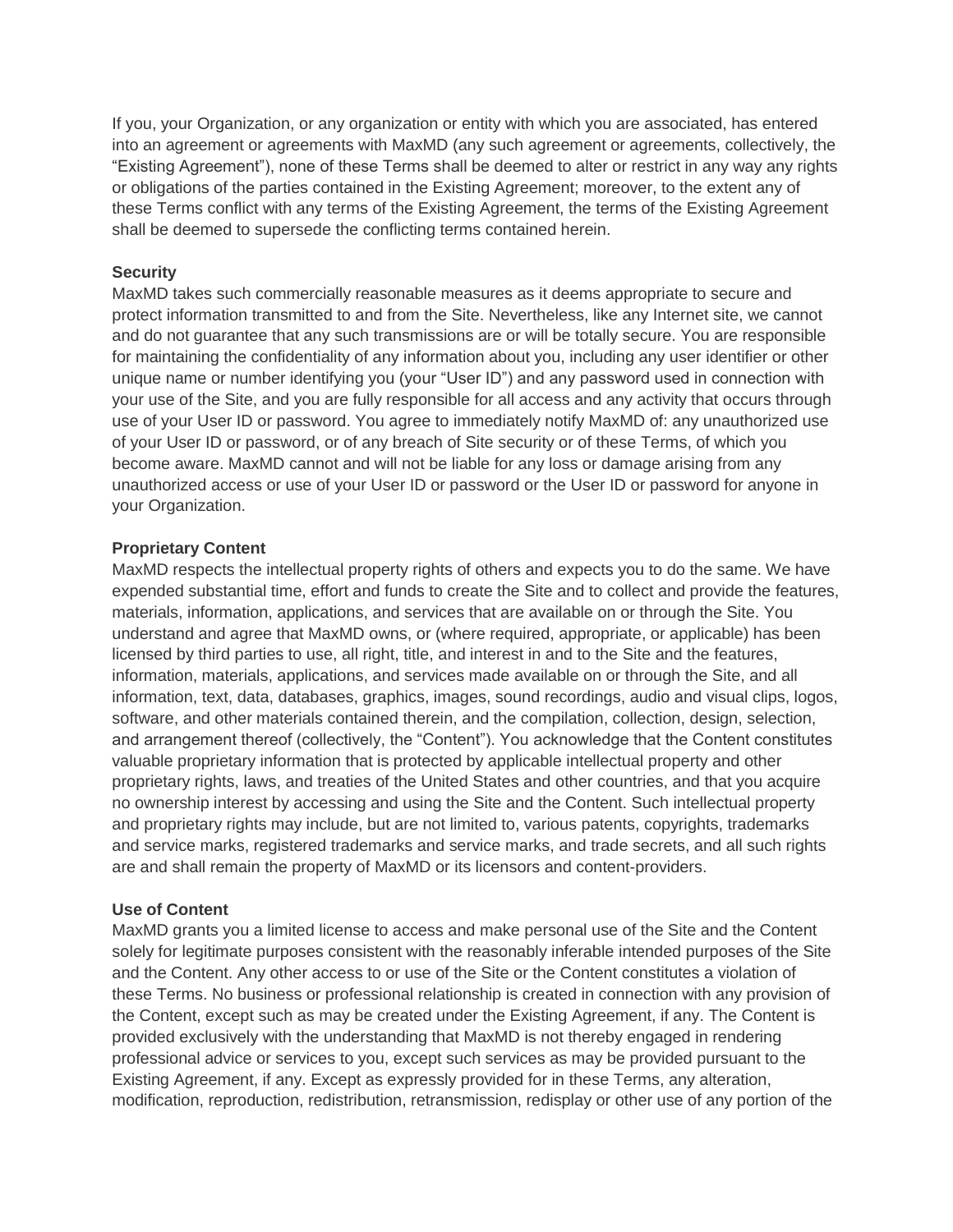Site or of the Content in any other manner or for any other purpose constitutes an infringement of our intellectual property and other proprietary rights and is strictly prohibited. Other than as necessary and required to facilitate your personal use of the Site, you may not reproduce, perform, create derivative works from, republish, upload, post, mirror, archive, retransmit, or redistribute in any way whatsoever any Content or any portion of the Site without the express, prior written permission of MaxMD. Use of the Content, or any portion thereof, on any other Web site or other networked computer environment (except as contemplated by the Existing Agreement, if any) is prohibited without the express, prior written permission of MaxMD. Accessing, using, or copying any portion of the Site or of the Content through the use of bots, spiders, Web crawlers, indexing agents or other automated devices or mechanisms is strictly prohibited. You agree not to remove or modify any copyright notice or trademark legend, author attribution or other notice placed on or contained within any of the Content. Except as expressly authorized by MaxMD in writing, in no event shall you reproduce, redistribute, duplicate, copy, sell, resell or exploit for any commercial purpose, all or any portion of the Site or the Content or access to or use of the Site or the Content.

## **Use of Submissions**

By submitting any information or material to the Site or to MaxMD either by e-mail, telephone or other mode or medium of communication, or through access to and use of the Site or the Content (including, but not limited to, access to, use of, and responses to, any available pages, applications, bulletin boards or surveys conducted by MaxMD, and submitting or posting feedback, medical information, questions, comments, suggestions, ideas, graphics, text, software, computer files or other material of any type), you thereby expressly grant, or warrant that the owner of such material has expressly granted, MaxMD a royalty-free, fully-paid, perpetual, irrevocable, non-exclusive right and license to use, make and have made, reproduce, modify, create derivative works from, adapt, publish, translate and distribute such material (in whole or in part) worldwide and to incorporate it in other works in any form, media or technology now known or hereafter developed, subject to our Privacy Policy, as available on the Site.

## **User Conduct**

In connection with your access to and use of the Site and that of any person authorized by you to use the Site, you are responsible for compliance with all applicable laws, regulations and policies of all relevant jurisdictions and with the terms and conditions of the Existing Agreement, if any. Recognizing the global nature of the Internet, you agree to comply with all applicable local rules regarding online conduct and acceptable content. Specifically, among other things, you agree that by or while accessing or using the Site you will not:

- 1. Restrict or inhibit any other user from using the Site;
- 2. Represent yourself as another or as a fictitious individual.
- 3. Disrupt or interfere with the Site or its operation or availability, or alter or tamper with the Content;

4. Post or transmit any unlawful, fraudulent, libelous, defamatory, obscene, pornographic, profane, threatening, abusive, hateful, offensive, harassing, or otherwise objectionable information of any kind, including, but not limited to, any transmissions constituting or encouraging conduct that would constitute a criminal offense, give rise to civil liability, or otherwise violate any applicable local, state, national, or foreign law;

5. Post or transmit any information which is invasive of privacy or publicity rights or that violates or infringes in any way upon the rights of others;

6. Post or transmit any advertisements, solicitations, chain letters, pyramid schemes, investment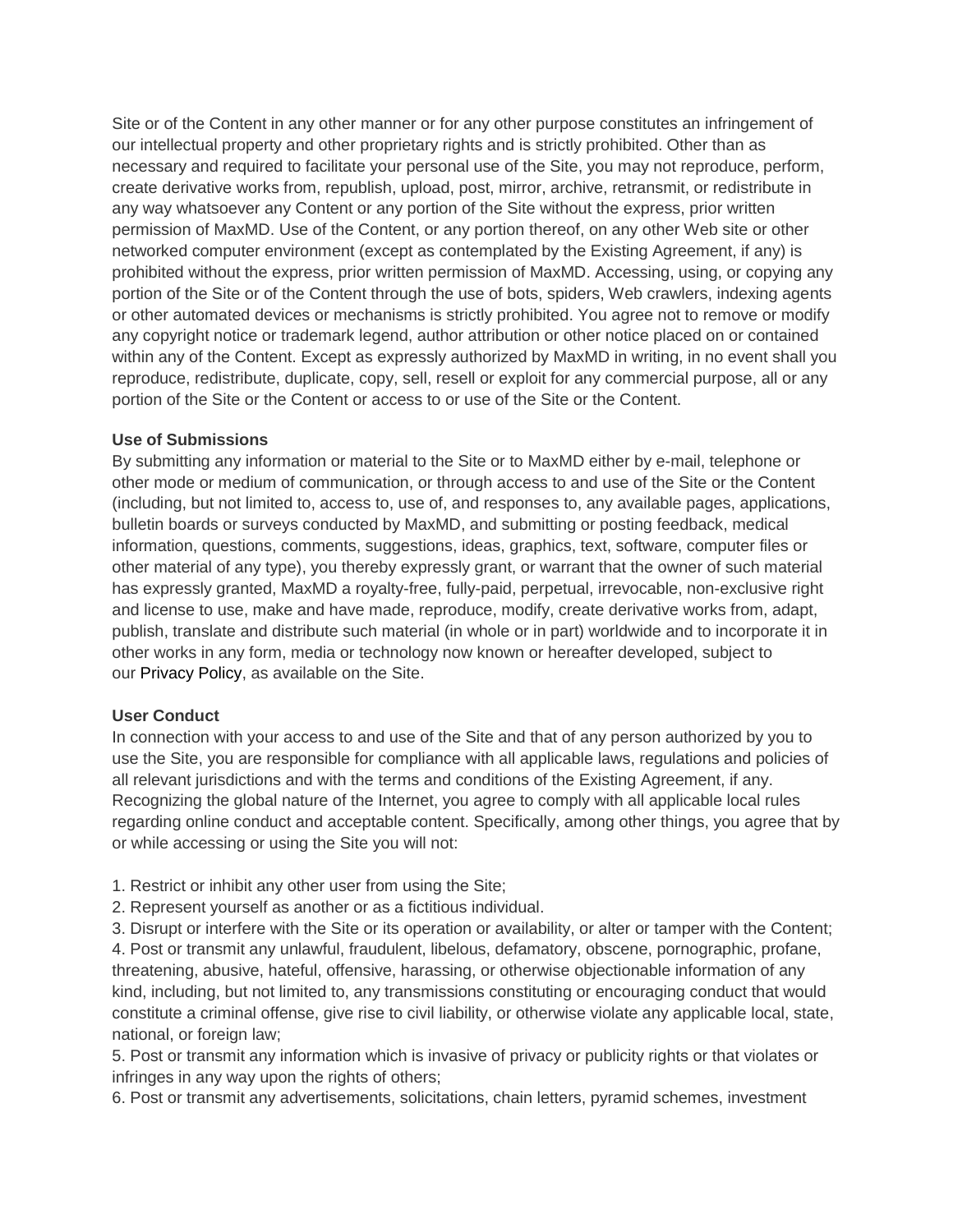opportunities or schemes, or other unsolicited commercial communication, or engage in spamming, flooding, or any denial of service attack;

7. Post or transmit any data or information out of the country in violation of applicable law;

8. Post or transmit any data or software that cannot be exported without prior written government authorization, including, but not limited to, certain encryption software; and

9. Post or transmit any information or software which contains a virus, Trojan Horse, worm, or other disabling device or harmful component.

The above assurances and commitments by you shall survive termination of these Terms.

## **Your Privacy and Security Obligations**

All users of our Site must ensure that office personnel adhere to "HIPAA Minimum Necessary Standard" requirements for privacy and security. HIPAA policies are intended to control access to protected healthcare information (PHI). You and your Organization are required to comply with HIPAA privacy and security regulations. Upon request, we may request to see your Organization's privacy and security policies and proof of compliance.

## **Linked Sites**

For your convenience, certain hyperlinks may be provided on the Site which link to other Web sites that are not under the control of MaxMD. MaxMD does not endorse or sponsor such Web sites and is not responsible for the availability, accuracy, content, or any other aspect of such Web sites.

MaxMD disclaims all liability for such Web sites, for all access to and use thereof, and for use of the links to such Web sites. We also disclaim all liability, and make no representations or warranties, with respect to any products or services made available, sold, or provided to you by any third party. Your use of other Web sites, and the decision to contribute to, or purchase products or services on or through, such other Web sites, is subject to the terms and conditions of such other Web sites. You agree that you will bring no suit or claim against MaxMD arising from or based upon any such use of other Web sites. Hyperlinks to other Web sites that are provided on the Site do not imply that: (a) MaxMD is affiliated or associated with any linked sites; (b) MaxMD is legally authorized to use any trademark, trade name, logo, or copyright symbol displayed in connection with or accessible through such links; or (c) any linked site is authorized to use any trademark, trade name, logo, or copyright symbol of MaxMD.

#### **Disclaimer**

Although MaxMD strives to make the Site, the Content, and the features, materials, information, applications and services provided through the Site reasonably helpful, useful, reliable, and current, you understand and agree that your access to and use of the Site, the Content, and all materials, products, and services available through the Site and MaxMD are at your own initiative and risk.

MaxMD does not make any promise, covenant, representation, warranty, or guarantee that you or any other user of the Site will obtain any particular or tangible result or goal through the use of the Site, or obtain any other product or service in connection with use of the Site. It is your responsibility to take appropriate precautions to ensure that any information, materials, software, or data that you access, use, download, or otherwise obtain on or through the Site and MaxMD are: (a) up-to-date, accurate, complete, reliable, and suitable to and appropriate for the purpose that you, or your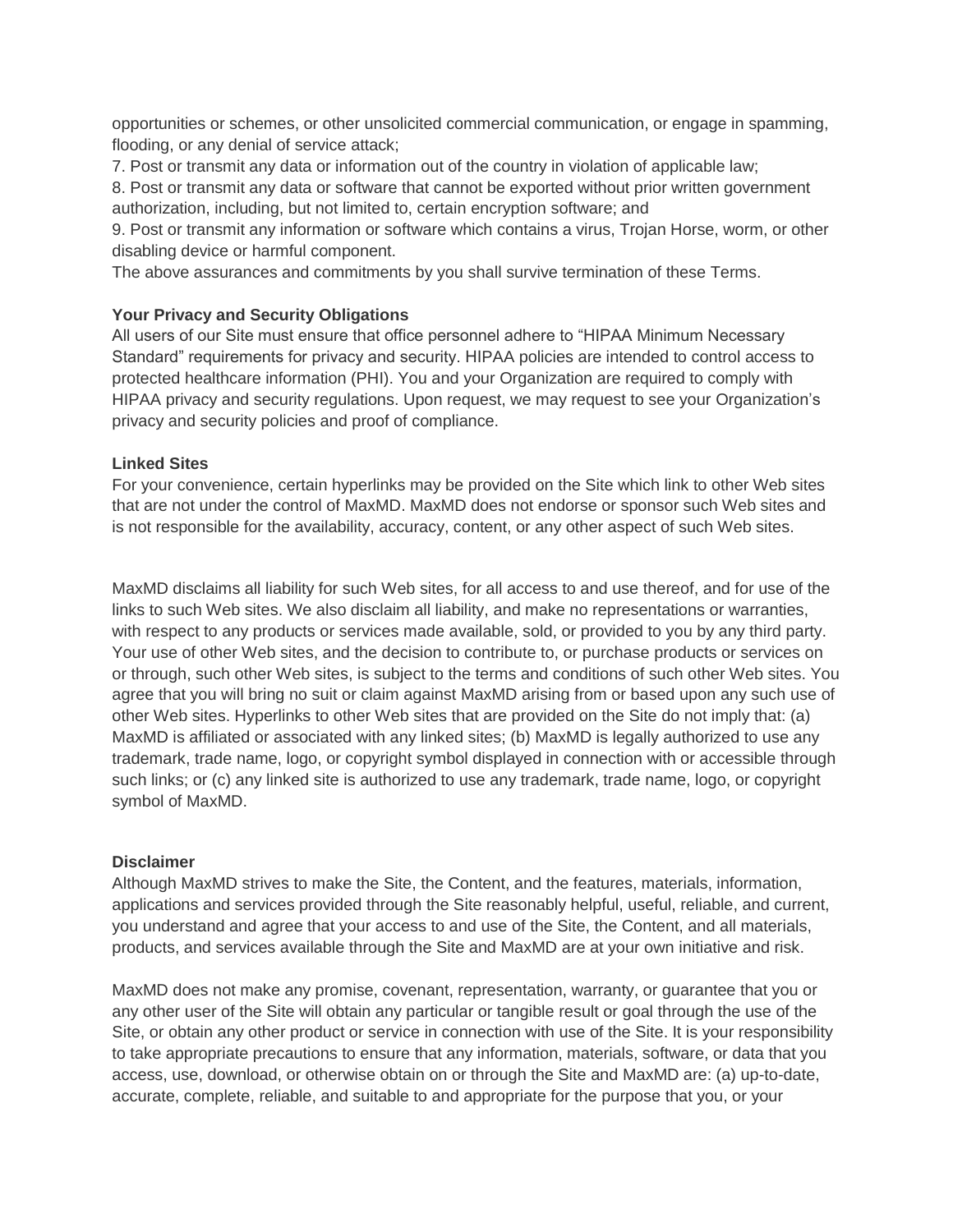Organization, may desire to use them; and (b) free of viruses and other disabling devices and destructive routines.

THE SITE AND THE CONTENT, AND ALL MATERIALS, PRODUCTS, AND SERVICES AVAILABLE ON OR THROUGH THE SITE AND MAXMD ARE PROVIDED "AS IS" AND "AS AVAILABLE," WITHOUT ANY WARRANTIES OR GUARANTIES, EXPRESS OR IMPLIED. MAXMD DISCLAIMS ALL WARRANTIES, INCLUDING ANY IMPLIED WARRANTIES OF MERCHANTABILITY, FITNESS FOR A PARTICULAR PURPOSE, TITLE AND NON-INFRINGEMENT. MAXMD DOES NOT REPRESENT, WARRANT, OR COVENANT THAT THE SITE OR ANY MATERIALS, CONTENT, PRODUCTS, OR SERVICES AVAILABLE ON OR THROUGH THE SITE OR THROUGH MAXMD ARE OR WILL BE ACCURATE, CURRENT, COMPLETE, RELIABLE, OR APPROPRIATE FOR ANY PARTICULAR USE TO WHICH YOU, OR YOUR ORGANIZATION, MAY CHOOSE TO PUT THEM, OR THAT THEY ARE OR WILL BE AVAILABLE ON AN UNINTERRUPTED AND ERROR-FREE BASIS, THAT DEFECTS WILL BE CORRECTED, OR THAT THE SITE AND THE MATERIALS, CONTENT, PRODUCTS, AND SERVICES AVAILABLE ON OR THROUGH THE SITE AND THROUGH MAXMD ARE FREE OF VIRUSES OR OTHER DISABLING DEVICES OR HARMFUL COMPONENTS.

## **Limitation of Liability**

IN NO EVENT SHALL MAXMD, ITS CONTRACTORS, LICENSORS, SUPPLIERS, CONTENT-PROVIDERS, AND OTHER SIMILAR ENTITIES, AND THE OFFICERS, DIRECTORS, EMPLOYEES, REPRESENTATIVES AND AGENTS OF EACH OF THE FOREGOING, BE LIABLE TO YOU, YOUR ORGANIZATION, OR ANY THIRD PARTY FOR ANY LOSS, COST, DAMAGE OR OTHER INJURY, WHETHER IN CONTRACT, TORT, NEGLIGENCE, STRICT LIABILITY OR OTHERWISE, ARISING OUT OF OR IN CONNECTION WITH: (A) YOUR USE OF, OR RELIANCE ON, THE SITE, THE CONTENT, OR THE MATERIALS, PRODUCTS, AND SERVICES ACCESSIBLE ON OR THROUGH THE SITE OR THROUGH MAXMD (B) MAXMD'S PERFORMANCE OF OR FAILURE TO PERFORM ITS OBLIGATIONS IN CONNECTION WITH THESE TERMS; (C) THE DEFAMATORY, OFFENSIVE, OR ILLEGAL CONDUCT OF OTHER USERS OF THE SITE OR OF THIRD PARTIES; OR (D) YOUR PURCHASE AND USE OF ANY GOODS OR SERVICES PROVIDED BY THIRD PARTIES. UNDER NO CIRCUMSTANCES SHALL MAXMD, ITS CONTRACTORS, LICENSORS, SUPPLIERS, CONTENT-PROVIDERS, AND OTHER SIMILAR ENTITIES, AND THE OFFICERS, DIRECTORS, EMPLOYEES, REPRESENTATIVES, AND AGENTS OF EACH OF THE FOREGOING, BE LIABLE TO YOU, YOUR ORGANIZATION OR ANY THIRD PARTY FOR ANY INDIRECT, CONSEQUENTIAL, INCIDENTAL, PUNITIVE, SPECIAL, OR SIMILAR DAMAGES OR COSTS (INCLUDING, BUT NOT LIMITED TO, LOST PROFITS OR DATA, LOSS OF GOODWILL, LOSS OF OR DAMAGE TO PROPERTY, LOSS OF USE, BUSINESS INTERRUPTION, AND CLAIMS OF THIRD PARTIES) ARISING OUT OF OR IN CONNECTION WITH THESE TERMS OR THE USE OF MATERIALS, PRODUCTS, AND SERVICES AVAILABLE ON OR THROUGH THE SITE OR THROUGH MAXMD, THE USE, COPYING OR DISPLAY OF THE SITE OR THE CONTENT, OR TRANSMISSION OF INFORMATION TO OR FROM THE SITE OVER THE INTERNET, EVEN IF MAXMD WAS ADVISED, KNEW, OR SHOULD HAVE KNOWN OF THE POSSIBILITY OF SUCH DAMAGES OR COSTS. IN A JURISDICTION THAT DOES NOT ALLOW THE EXCLUSION OR LIMITATION OF LIABILITY FOR CERTAIN DAMAGES, THE LIABILITY OF MAXMD, ITS CONTRACTORS, LICENSORS, SUPPLIERS, CONTENT-PROVIDERS, AND OTHER SIMILAR ENTITIES, AND THE OFFICERS, DIRECTORS, EMPLOYEES, REPRESENTATIVES AND AGENTS OF EACH OF THE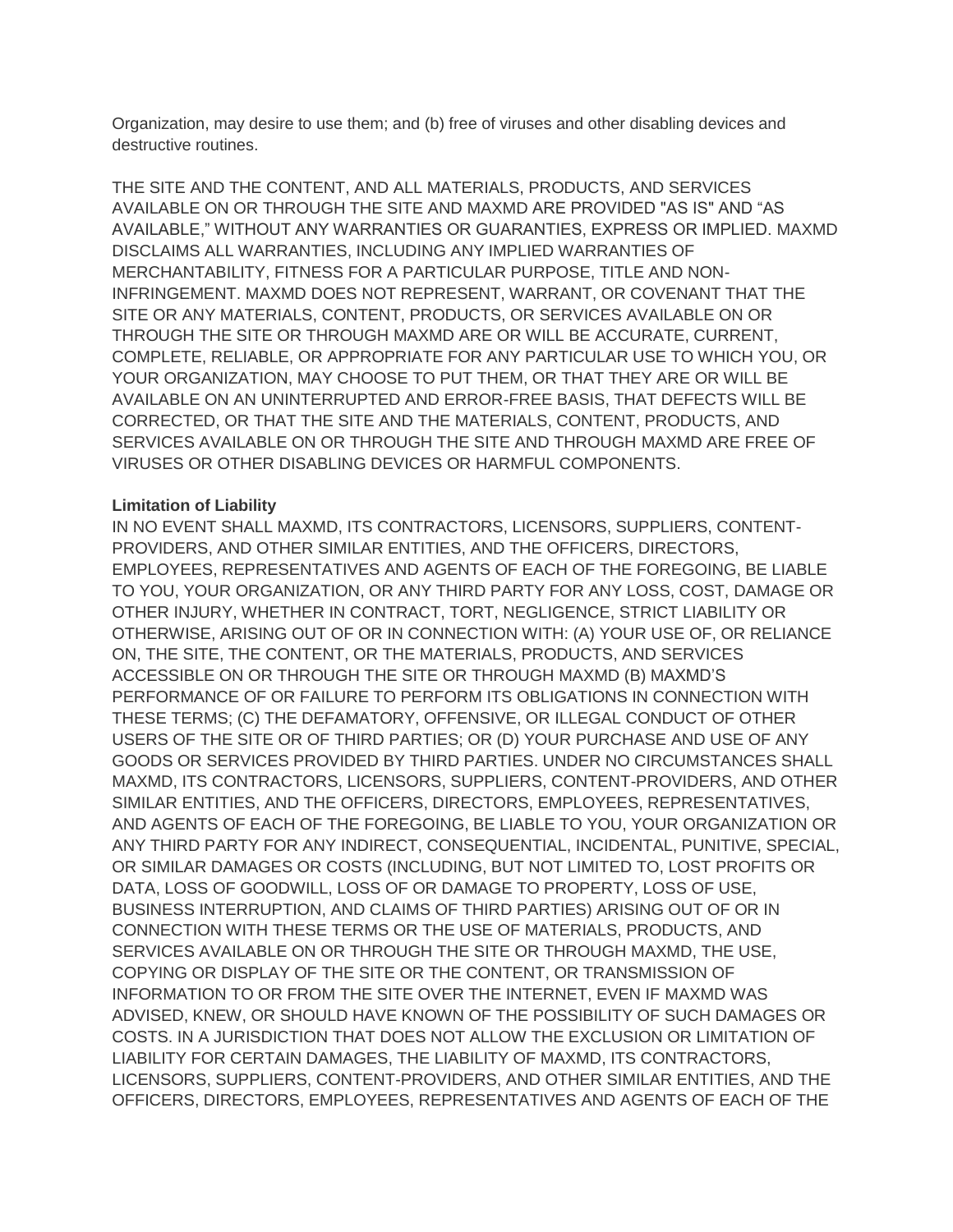FOREGOING, SHALL BE LIMITED IN ACCORDANCE WITH THESE TERMS TO THE FULLEST EXTENT PERMITTED BY LAW. WITHOUT LIMITING ANY OF THE FOREGOING, IF MAXMD, ITS CONTRACTORS, LICENSORS, SUPPLIERS, CONTENT-PROVIDERS, AND OTHER SIMILAR ENTITIES, OR ANY OF THE OFFICERS, DIRECTORS, EMPLOYEES, REPRESENTATIVES AND AGENTS OF ANY OF THE FOREGOING, IS FOUND LIABLE TO YOU OR TO ANY THIRD PARTY AS A RESULT OF ANY CLAIMS OR OTHER MATTERS ARISING UNDER OR IN CONNECTION WITH THESE TERMS, THE SITE OR CONTENT, OR YOUR USE OF THE SITE OR CONTENT, MAXMD AND SUCH PARTIES' CUMULATIVE, AGGREGATE, AND MAXIMUM LIABILITY FOR ALL SUCH CLAIMS AND OTHER MATTERS IN ANY CALENDAR YEAR SHALL NOT EXCEED \$100.

#### **Indemnification**

You agree to indemnify, defend and hold MaxMD, and the officers, directors, employees and agents of MaxMD, harmless from and against all claims, demands, suits or other proceedings, and all resulting loss, damage, liability, cost, and expense (including reasonable attorneys' fees), made by any third party due to or arising out of content, data, or information that you submit, post to, or transmit through the Site, your access to and use of the Content, the Site, and other materials, products, and services available on or through the Site and MaxMD, your violation of these Terms, or your violation of any rights of another. We reserve, and you grant to us, the right to assume exclusive defense and control of any matter subject to indemnification by you. All rights and duties of indemnification that are set forth herein shall survive termination of these Terms.

## **Miscellaneous**

These Terms and the **Privacy Policy** referenced herein (as each may be revised and amended from time to time according to their respective terms), and the Existing Agreement, if any, collectively constitute the entire agreement with respect to your access to and use of the Site, the Content, and any other materials, products, and services available on or through the Site or through MaxMD. Our electronically or otherwise properly stored copy of these Terms shall be deemed to be the true, complete, valid, authentic, and enforceable copy of these Terms and you agree that you shall not contest the admissibility or enforceability of MaxMD's copy of these Terms in connection with any action or proceeding arising out of or relating to these Terms. Except as expressly provided for herein, these Terms do not confer any rights, remedies, or benefits upon any person other than you, and MaxMD may assign its rights and duties under these Terms at any time to any third party without notice. You may not assign these Terms without the prior written consent of MaxMD. These Terms shall be binding on and inure to the benefit of the parties hereto and their respective successors and assigns. Should any provision of these Terms be held to be void, invalid, unenforceable, or illegal by a proper legal authority, the validity and enforceability of the other provisions hereof shall not be affected. You are responsible for complying with any and all laws of the jurisdiction from which you are accessing the Site and any other jurisdiction whose laws apply to you or your actions. You agree that you will not access or use the Site, the Content, or any other information or materials on the Site in violation of the aforementioned laws or these Terms.

## **Jurisdiction**

The Site is maintained, operated and controlled by MaxMD in the State of New Jersey. These Terms shall be governed by and construed under the laws of the State of New Jersey, without regard to